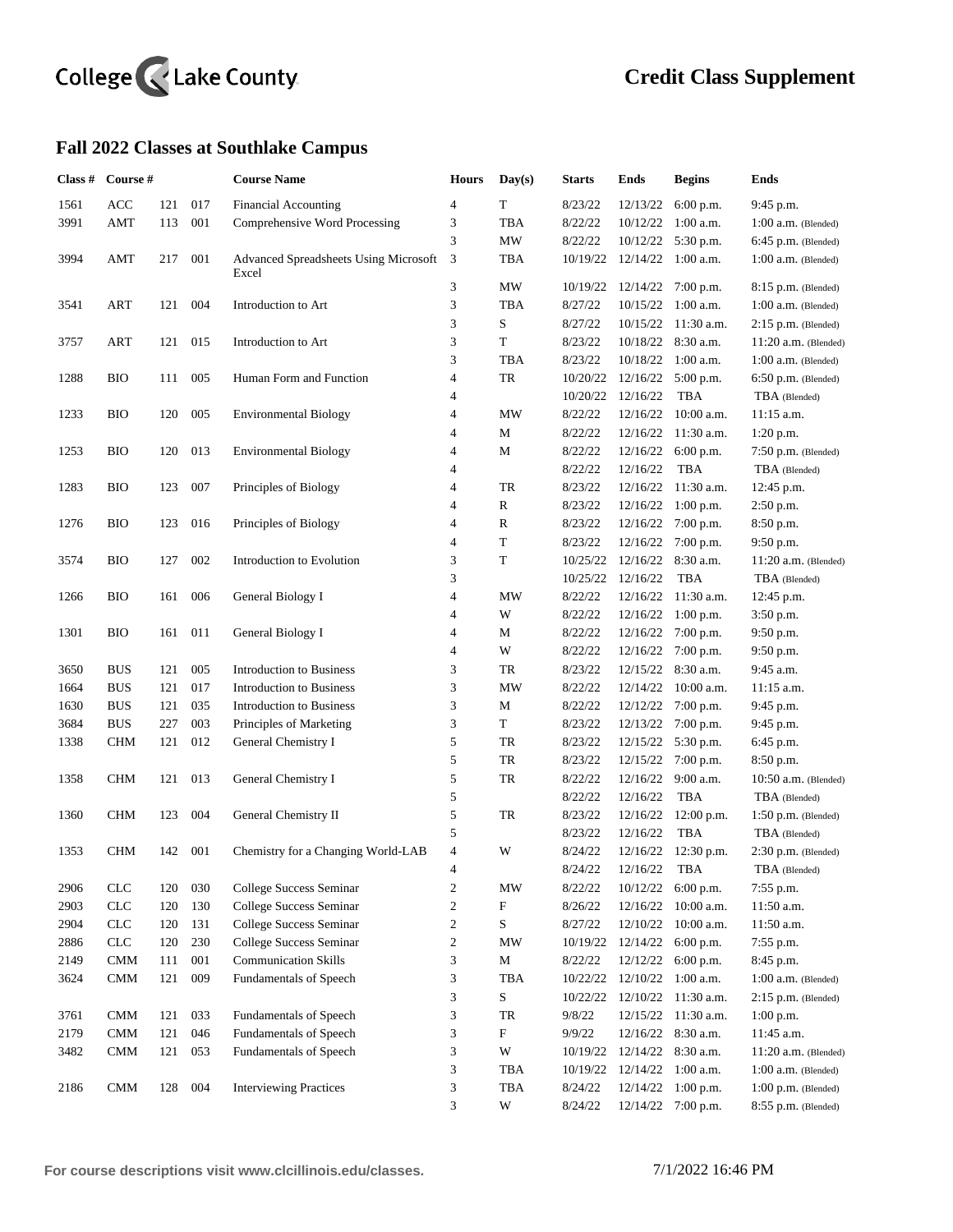| Class # | Course #   |         |                | <b>Course Name</b>                               | <b>Hours</b>        | Day(s)                    | <b>Starts</b> | <b>Ends</b> | <b>Begins</b>                       | Ends                    |
|---------|------------|---------|----------------|--------------------------------------------------|---------------------|---------------------------|---------------|-------------|-------------------------------------|-------------------------|
| 3704    | <b>ECE</b> | 121     | 002            | Introduction to Early Childhood<br>Education     | 3                   | W                         | 8/24/22       |             | $12/14/22$ 10:00 a.m.               | 12:45 p.m.              |
| 3737    | ECO        | 221     | 023            | Principles of Macroeconomics                     | 3                   | T                         | 8/30/22       |             | $12/13/22$ 7:00 p.m.                | 9:50 p.m.               |
| 3705    | ECO        | 221     | 025            | Principles of Macroeconomics                     | 3                   | W                         | 8/24/22       | 10/12/22    | 8:30 a.m.                           | $11:20$ a.m. (Blended)  |
|         |            |         |                |                                                  | 3                   |                           | 8/24/22       | 10/12/22    | <b>TBA</b>                          | TBA (Blended)           |
| 3708    | ECO        | 222     | 003            | Principles of Microeconomics                     | 3                   | TR                        | 8/23/22       | 12/15/22    | 8:30 a.m.                           | 9:45 a.m.               |
| 3709    | ECO        | 222     | 023            | Principles of Microeconomics                     | 3                   | $\mathbb{R}$              | 9/1/22        | 12/15/22    | 7:00 p.m.                           | 9:50 p.m.               |
| 2385    | <b>ENG</b> | 100     | 911            | <b>English Composition Support</b>               | $\mathbf{2}$        | TR                        | 8/23/22       | 12/15/22    | $11:30$ a.m.                        | 12:20 p.m.              |
| 2481    | <b>ENG</b> | 100     | 941            | <b>English Composition Support</b>               | $\overline{c}$      | TR                        | 8/23/22       | 12/15/22    | 2:30 p.m.                           | 3:20 p.m.               |
| 2324    | <b>ENG</b> | 104     | 902            | Individual Topics in Writing and Reading 1       |                     | <b>TBA</b>                | 8/22/22       |             | $12/16/22$ 1:00 a.m.                | $1:00$ a.m.             |
| 2325    | <b>ENG</b> | 121     | 027            | <b>English Composition I</b>                     | 3                   | TR                        | 8/23/22       | 12/15/22    | 11:30 a.m.                          | 12:45 p.m.              |
| 3653    | ENG        | 121     | 042            | <b>English Composition I</b>                     | 3                   | $\mathbf M$               | 8/22/22       |             | 10/17/22 8:30 a.m.                  | $11:20$ a.m. (Blended)  |
|         |            |         |                |                                                  | 3                   | <b>TBA</b>                | 8/22/22       |             | $10/17/22$ 1:00 a.m.                | $1:00$ a.m. (Blended)   |
| 3762    | <b>ENG</b> | 121     | 062            | <b>English Composition I</b>                     | 3                   | S                         | 10/22/22      |             | $12/10/22$ 8:15 a.m.                | $11:00$ a.m. (Blended)  |
|         |            |         |                |                                                  | 3                   | <b>TBA</b>                | 10/22/22      |             | $12/10/22$ 1:00 a.m.                | $1:00$ a.m. (Blended)   |
| 2349    | <b>ENG</b> | 121     | 131            | <b>English Composition I</b>                     | 3                   | TR                        | 8/23/22       |             | $12/15/22$ 10:00 a.m.               | $11:15$ a.m.            |
| 2374    | <b>ENG</b> | 121     | 161            | <b>English Composition I</b>                     | 3                   | TR                        | 8/23/22       |             | $12/15/22$ 1:00 p.m.                | $2:15$ p.m.             |
| 2401    | <b>ENG</b> | 121     | 911            | <b>English Composition I</b>                     | 3                   | TR                        | 8/23/22       | 12/15/22    | $10:00$ a.m.                        | $11:15$ a.m.            |
| 2487    | <b>ENG</b> | 121     | 941            | English Composition I                            | 3                   | TR                        | 8/23/22       | 12/15/22    | $1:00$ p.m.                         | 2:15 p.m.               |
| 2314    | <b>ENG</b> | 122     | 025            | English Composition II                           | 3                   | $\mathbb{R}$              | 8/25/22       | 12/15/22    | 6:00 p.m.                           | 8:45 p.m.               |
| 3649    | <b>ENG</b> | 122     | 044            | <b>English Composition II</b>                    | 3                   | $\mathbb{R}$              | 10/20/22      | 12/15/22    | 8:30 a.m.                           | $11:20$ a.m. (Blended)  |
|         |            |         |                |                                                  | 3                   | <b>TBA</b>                | 10/20/22      | 12/15/22    | $1:00$ a.m.                         | $1:00$ a.m. (Blended)   |
| 2353    | <b>ENG</b> | 244     | 002            | Mythology and Fairy Tales                        | 3                   | М                         | 8/22/22       | 12/12/22    | 4:00 p.m.                           | 6:45 p.m.               |
| 2662    | <b>HUM</b> | 123     | 004            | Introduction to Film                             | 3                   | W                         | 8/24/22       | 12/14/22    | $1:00$ p.m.                         | 3:45 p.m.               |
| 3570    | HUM        | 127     | 015            | <b>Critical Thinking</b>                         | 3                   | M                         | 10/24/22      | 12/12/22    | 8:30 a.m.                           | $11:20$ a.m. (Blended)  |
|         |            |         |                |                                                  | 3                   | <b>TBA</b>                | 10/24/22      | 12/12/22    | $1:00$ a.m.                         | $1:00$ a.m. (Blended)   |
| 3473    | <b>HWP</b> | 240     | 004            | Contemporary Health Issues                       | 3                   | M                         | 8/22/22       | 12/12/22    | 6:00 p.m.                           | 8:50 p.m.               |
|         |            |         |                |                                                  | 3                   |                           | 8/22/22       | 12/12/22    | <b>TBA</b>                          | <b>TBA</b>              |
| 1515    | KIN        | 228     | 004            | <b>First Aid/CPR</b>                             | $\mathfrak{2}$      | T                         | 10/18/22      | 12/16/22    | 6:00 p.m.                           | 8:50 p.m. (Blended)     |
|         |            |         |                |                                                  | $\overline{2}$      |                           | 10/18/22      | 12/16/22    | <b>TBA</b>                          | TBA (Blended)           |
| 1508    | KIN        | 243     | 002            | Theory and Practice of Fitness                   | $\sqrt{2}$          | S                         | 10/22/22      | 12/16/22    | $8:00$ a.m.                         | $11:50$ a.m. (Blended)  |
|         |            |         |                |                                                  | $\overline{2}$      |                           | 10/22/22      | 12/16/22    | <b>TBA</b>                          | TBA (Blended)           |
| 1407    | MAS        | 110     | 001            | Massage Structure and Functions I                | $\mathbf{2}$        | T                         | 8/23/22       | 12/13/22    | $9:00$ a.m.                         | $10:50$ a.m.            |
| 1408    | MAS        | 112     | 001            | Kinesiology and Palpation I                      | $\mathfrak{2}$      | R                         | 8/25/22       | 12/15/22    | $9:00$ a.m.                         | 11:50 a.m.              |
| 1409    | MAS        | 114     | 001            | Massage: Communication & Business I              | $\mathfrak{Z}$      | M                         | 8/22/22       |             | $12/12/22$ 9:00 a.m.                | 11:50 a.m.              |
| 1412    | MAS        | 116     | 001            | Clinical Skills and Special Populations          | 3                   | T                         | 8/23/22       | 12/13/22    | $12:30$ p.m.                        | 4:30 p.m.               |
| 1413    | MAS        | 119     | 001            | Introduction to Massage Therapy                  | $\mathbf{1}$        | М                         | 9/26/22       |             | $11/14/22$ 6:00 p.m.                | 8:50 p.m.<br>11:50 a.m. |
| 1410    | MAS        | 131     | 001            | Massage Therapy I: Swedish                       | 2                   | WF                        | 8/24/22       |             | $10/14/22$ 9:00 a.m.                |                         |
| 1411    | MAS        | 132     | 001            | Massage Therapy II: Integrative                  | $\mathfrak{2}$      | WF                        | 10/19/22      | 12/16/22    | $9:00$ a.m.                         | 11:50 a.m.              |
| 1414    | MAS        | 212     | $001\,$<br>001 | Kinesiology and Palpation II                     | $\mathfrak{2}$<br>3 | W<br>T                    | 8/24/22       | 12/14/22    | $6:00$ p.m.<br>$12/13/22$ 6:00 p.m. | 8:50 p.m.<br>8:50 p.m.  |
| 1415    | MAS        | 214     |                | Massage: Communication and Business<br>П         |                     |                           | 8/23/22       |             |                                     |                         |
| 1416    | MAS        | 234     | 001            | Massage Therapy IV: Advanced<br>Techniques       | 2                   | $\mathbb{R}$              | 8/25/22       |             | $12/15/22$ 6:00 p.m.                | $8:50$ p.m.             |
| 1417    | MAS        | 235     | 001            | Therapeutic Massage Clinic                       | $\mathbf{1}$        | S                         | 8/27/22       |             | $12/10/22$ 9:00 a.m.                | $12:50$ p.m.            |
| 3499    | MTH        | 105     | 030            | Preparatory Mathematics for General<br>Education | 5                   | TR                        | 8/23/22       |             | $12/15/22$ 10:00 a.m.               | $12:15$ p.m.            |
| 3216    | MTH        | 122     | 030            | College Algebra                                  | 5                   | MW                        | 8/22/22       | 12/14/22    | $10:00$ a.m.                        | $12:15$ p.m.            |
| 3503    | MTH        | 122     | 031            | College Algebra                                  | 5                   | TR                        | 8/23/22       | 12/15/22    | $7:00$ p.m.                         | 9:15 p.m.               |
| 3506    | MTH        | 142     | 030            | <b>General Education Statistics</b>              | 3                   | TR                        | 8/23/22       | 12/15/22    | $11:30$ a.m.                        | 12:45 p.m.              |
| 3507    | MTH        | 142     | 031            | <b>General Education Statistics</b>              | 3                   | TR                        | 8/23/22       | 12/15/22    | $4:00$ p.m.                         | 5:15 p.m.               |
| 1485    | <b>NUR</b> | 110     | 011            | <b>Nurse Assisting</b>                           | 7                   | S                         | 8/27/22       | 12/10/22    | $9:00$ a.m.                         | $11:00$ a.m. (Blended)  |
|         |            |         |                |                                                  | 7                   | S                         | 8/27/22       | 12/10/22    | 9:00 a.m.                           | $12:30$ p.m. (Blended)  |
|         |            |         |                |                                                  | $\overline{7}$      | S                         | 8/27/22       | 12/10/22    | 7:00 a.m.                           | $2:10$ p.m. (Blended)   |
|         |            |         |                |                                                  | $\overline{7}$      | $\boldsymbol{\mathrm{F}}$ | 8/27/22       | 12/10/22    | 4:30 p.m.                           | $8:00$ p.m. (Blended)   |
|         |            |         |                |                                                  | $\boldsymbol{7}$    |                           | 8/27/22       | 12/10/22    | <b>TBA</b>                          | TBA (Blended)           |
| 1489    | <b>NUR</b> | 110 012 |                | <b>Nurse Assisting</b>                           | 7                   | ${\bf R}$<br>$\mathbf T$  | 10/18/22      | 12/8/22     | 9:00 a.m.                           | $11:00$ a.m. (Blended)  |
|         |            |         |                |                                                  | 7                   |                           | 10/18/22      | 12/8/22     | 9:00 a.m.                           | $1:30$ p.m. (Blended)   |